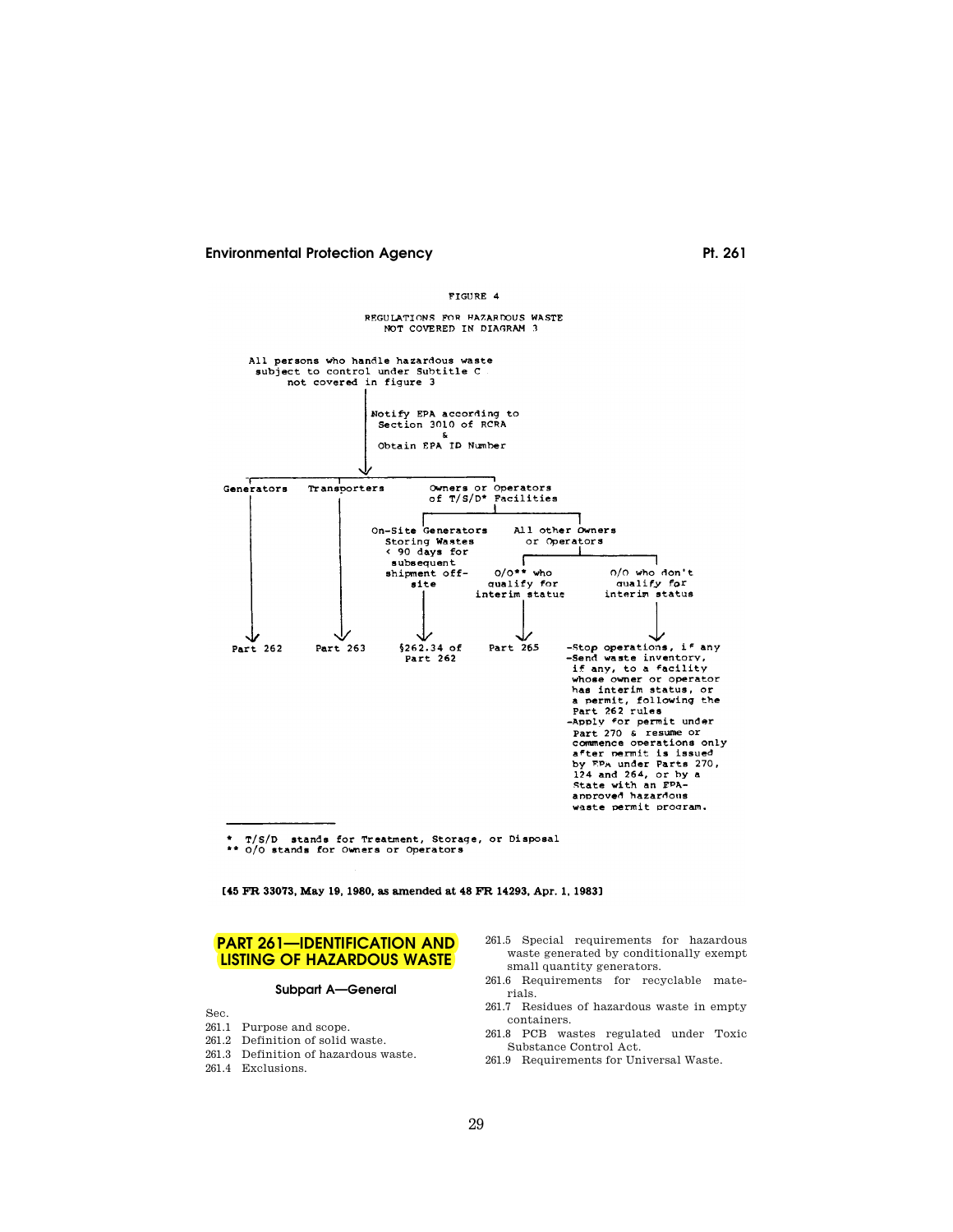#### **Subpart B-Criteria for Identifying the Characteristics of Hazardous Waste and for Listing Hazardous Waste**

261.10 Criteria for identifying the characteristics of hazardous waste.

261.11 Criteria for listing hazardous waste.

#### **Subpart C— Characteristics of Hazardous Waste**

- 261.20 General.
- 261.21 Characteristic of ignitability.

261.22 Characteristic of corrosivity.

261.23 Characteristic of reactivity.

261.24 Toxicity characteristic.

## **Subpart D— Lists of Hazardous Wastes**

- 261.30 General.
- 261.31 Hazardous wastes from non-specific sources.
- 261.32 Hazardous wastes from specific sources.
- 261.33 Discarded commercial chemical products, off-specification species, container residues, and spill residues thereof.
- 261.35 Deletion of certain hazardous waste codes following equipment cleaning and replacement.
- 261.38 Comparable/Syngas Fuel Exclusion.
- APPENDIX I TO PART 261— REPRESENTATIVE SAMPLING METHODS
- APPENDIX II TO PART 261— METHOD 1311 TOX-ICITY CHARACTERISTIC LEACHING PROCE-DURE (TCLP)
- APPENDIX III TO PART 261— CHEMICAL ANAL-YSIS TEST METHODS
- APPENDIX IV TO PART 261— [RESERVED FOR RADIOACTIVE WASTE TEST METHODS]
- APPENDIX V TO PART 261— [RESERVED FOR IN-FECTIOUS WASTE TREATMENT SPECIFICA-TIONS]
- APPENDIX VI TO PART 261— [RESERVED FOR ETIOLOGIC AGENTS]
- APPENDIX VII TO PART 261— BASIS FOR LIST-ING HAZARDOUS WASTE
- APPENDIX VIII TO PART 261— HAZARDOUS CON-STITUENTS
- APPENDIX IX TO PART 261— WASTES EXCLUDED UNDER §§ 260.20 AND 260.22

AUTHORITY: 42 U.S.C. 6905, 6912(a), 6921, 6922, 6924(y) and 6938.

SOURCE: 45 FR 33119, May 19, 1980, unless otherwise noted.

# **Subpart A— General**

## **§ 261.1 Purpose and scope.**

(a) This part identifies those solid wastes which are subject to regulation as hazardous wastes under parts 262 through 265, 268, and parts 270, 271, and 124 of this chapter and which are subject to the notification requirements of section 3010 of RCRA. In this part:

(1) Subpart A defines the terms ''solid waste'' and ''hazardous waste'', identifies those wastes which are excluded from regulation under parts 262 through 266, 268 and 270 and establishes special management requirements for hazardous waste produced by conditionally exempt small quantity generators and hazardous waste which is recycled.

(2) Subpart B sets forth the criteria used by EPA to identify characteristics of hazardous waste and to list particular hazardous wastes.

(3) Subpart C identifies characteristics of hazardous waste.

(4) Subpart D lists particular hazardous wastes.

(b)(1) The definition of solid waste contained in this part applies only to wastes that also are hazardous for purposes of the regulations implementing subtitle C of RCRA. For example, it does not apply to materials (such as non-hazardous scrap, paper, textiles, or rubber) that are not otherwise hazardous wastes and that are recycled.

(2) This part identifies only some of the materials which are solid wastes and hazardous wastes under sections 3007, 3013, and 7003 of RCRA. A material which is not defined as a solid waste in this part, or is not a hazardous waste identified or listed in this part, is still a solid waste and a hazardous waste for purposes of these sections if:

(i) In the case of sections 3007 and 3013, EPA has reason to believe that the material may be a solid waste within the meaning of section 1004(27) of RCRA and a hazardous waste within the meaning of section 1004(5) of RCRA; or

(ii) In the case of section 7003, the statutory elements are established.

(c) For the purposes of §§ 261.2 and 261.6:

(1) A ''spent material'' is any material that has been used and as a result of contamination can no longer serve the purpose for which it was produced without processing;

(2) ''Sludge'' has the same meaning used in § 260.10 of this chapter;

(3) A ''by-product'' is a material that is not one of the primary products of a production process and is not solely or